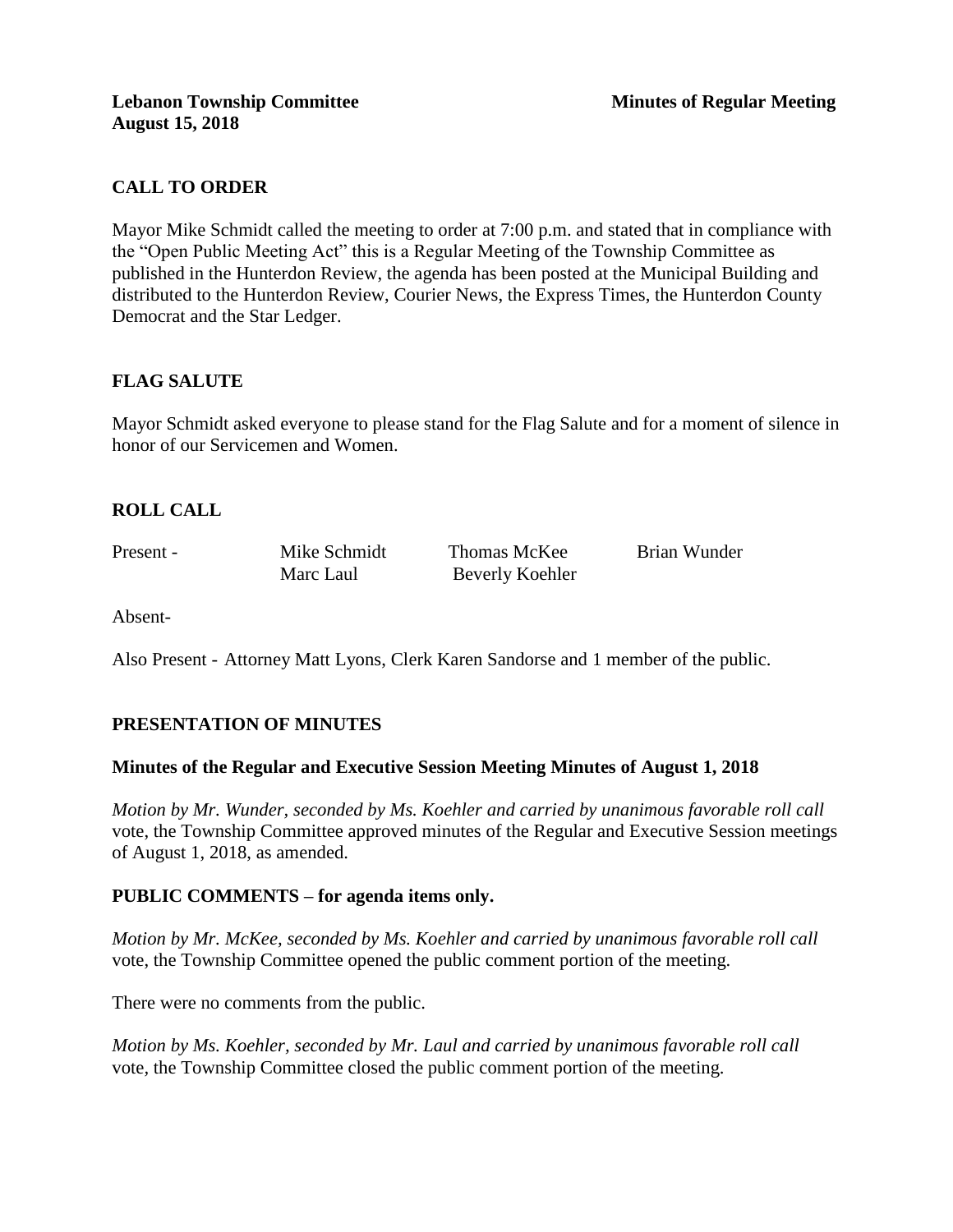LTCM 08/15/2018 Page **2** of **6**

#### **ORDINANCE**

#### **Introduction - Ordinance No. 2018-05 –Capital Ordinance Resolution No. 60-2018 - Ordinance No. 2018-05 Passing**

*Motion by Mr. Laul, seconded by Mr. McKee and carried by unanimous favorable roll call vote,*  the Township Committee approved Resolution No. 60-2018 as written below.

> TOWNSHIP OF LEBANON COUNTY OF HUNTERDON STATE OF NEW JERSEY RESOLUTION NO. 60-2018

### CAPITAL ORDINANCE OF THE TOWNSHIP OF LEBANON, IN THE COUNTY OF HUNTERDON, NEW JERSEY AUTHORIZING VARIOUS PUBLIC IMPROVEMENTS AND ACQUISITIONS IN, BY AND FOR THE TOWNSHIP, APPROPRIATING THEREFOR THE SUM OF \$382,000 AND PROVIDING THAT SUCH SUM SO APPROPRIATED SHALL BE RAISED FROM THE CAPITAL IMPROVEMENT FUND OF THE TOWNSHIP

Heretofore introduced, does now pass on first reading, and that said ordinance be further considered for final passage at the meeting to be held on the  $5<sup>th</sup>$  day of September, 2018, at 7:00 P. M., or as soon thereafter as the matter can be reached, at the regular meeting place of the Township Committee, and that at such time and place all persons interested be given an opportunity to be heard concerning said ordinance, and that the Township Clerk is hereby authorized and directed to publish said ordinance according to law with a notice of its introduction and passage on first reading and of the time and place when and where said ordinance will further considered for final passage.

> STATE OF NEW JERSEY COUNTY OF HUNTERDON TOWNSHIP OF LEBANON ORDINANCE NO. 2018-05

CAPITAL ORDINANCE OF THE TOWNSHIP OF LEBANON, IN THE COUNTY OF HUNTERDON, NEW JERSEY AUTHORIZING VARIOUS PUBLIC IMPROVEMENTS AND ACQUISITIONS IN, BY AND FOR THE TOWNSHIP, APPROPRIATING THEREFOR THE SUM OF \$382,000 AND PROVIDING THAT SUCH SUM SO APPROPRIATED SHALL BE RAISED FROM THE CAPITAL IMPROVEMENT FUND OF THE TOWNSHIP.

#### **Introduction**

#### **Ordinance No. 2018-06 – Salary Ordinance**

*Motion by Mr. Wunder, seconded by Mr. McKee and carried by unanimous favorable roll call*  vote, the Township Committee approved Ordinance 2018-06, on first reading, as written below.

> STATE OF NEW JERSEY COUNTY OF HUNTERDON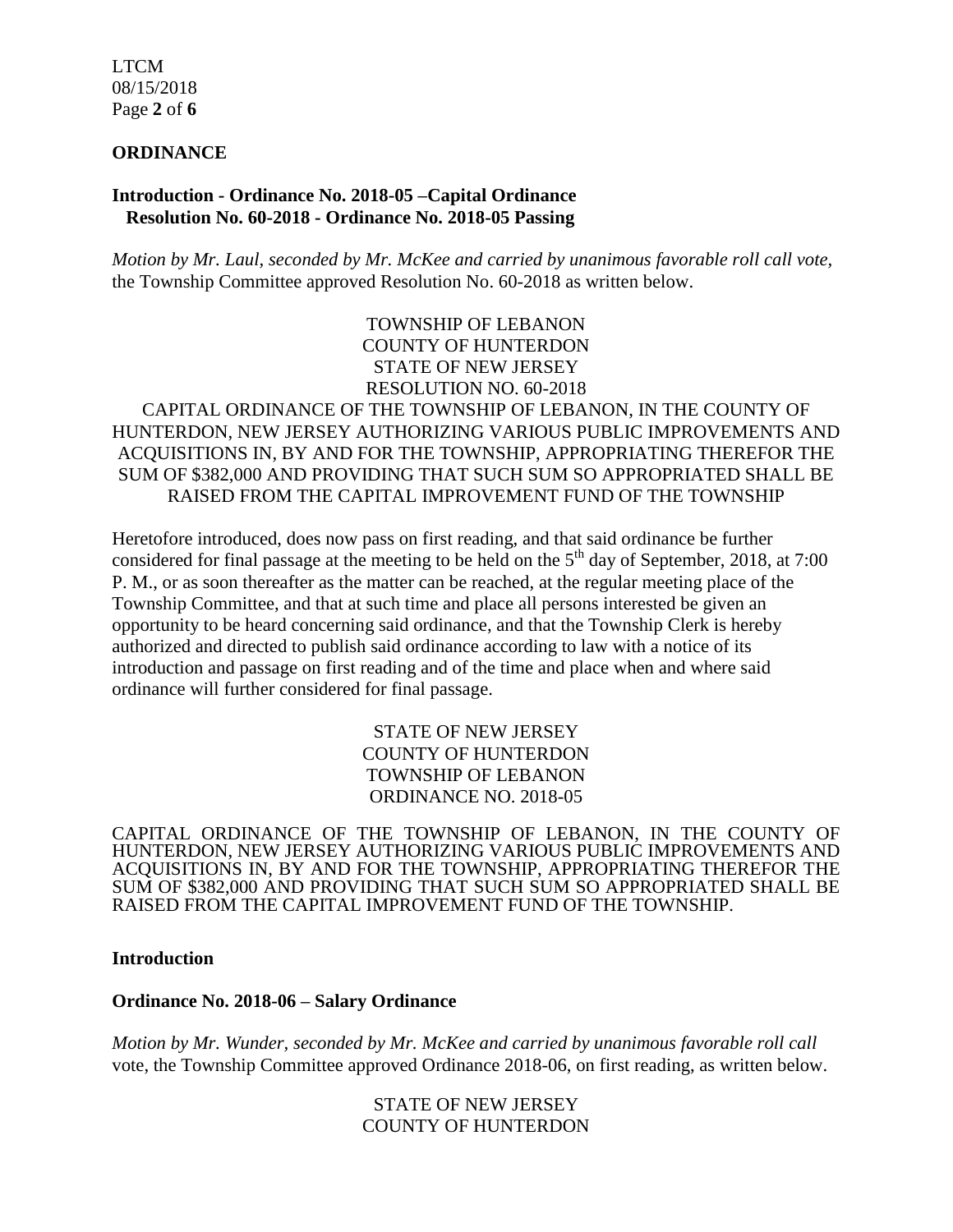### TOWNSHIP OF LEBANON ORDINANCE NO. 2018-06 SALARY ORDINANCE

### **Public Hearing to be held on September 5, 2018**

### **OLD BUSINESS**

### **SLEO Class III NHVS Shared Services Agreement**

*Motion by Mr. Laul, seconded by Mr. McKee and carried by unanimous favorable roll call vote,*  the Township Committee approved the SLEO Class III NHVS Shared Services Agreement and authorized the Mayor to sign.

#### **NEW BUSINESS**

#### **Department of Agriculture – Gypsy Moth Egg Mass Survey**

*Motion by Mr. Laul, seconded by Mr. Wunder and carried by unanimous favorable roll call vote,*  the Township Committee approved the request of the Department of Agriculture to conduct a Gypsy Moth survey in the Township.

**Release of Escrow Funds –** Aqua New Jersey Street Opening Permit - CFM Construction, Inc.

*Motion by Mr. Laul, seconded by Ms. Koehler and carried by unanimous favorable roll call vote,*  the Township Committee approved the release of CFM Construction, Inc./Aqua New Jersey's remaining Street Opening Permit Escrow funds, in the amount of \$637.50.

#### **PRESENTATION OF VOUCHERS**

Committee Members provided a description of vouchers exceeding \$1000.00.

*Motion by Mr. Laul, seconded by Ms. Koehler and carried by unanimous favorable roll call*  vote, the Township Committee approved the August 15, 2018 bill list in amount of \$3,589,390.67.

#### **CORRESPONDENCE**

Recreation Committee's Upcoming Programs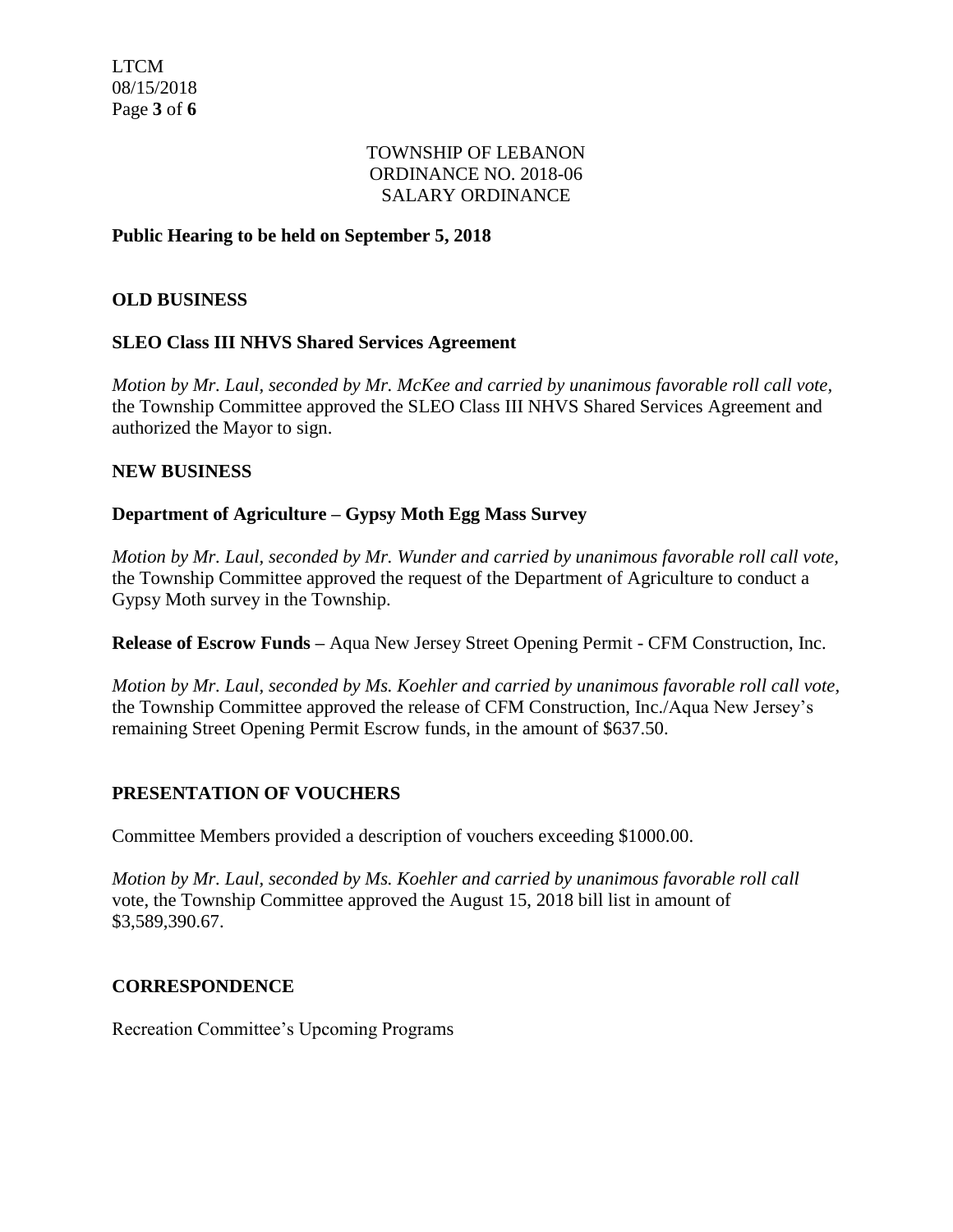### **PUBLIC COMMENTS**

*Motion by Mr. Laul, seconded by Ms. Koehler, and carried by unanimous favorable roll call*  vote, the Township Committee opened the public comment portion of the meeting at 7:16 p.m.

There were no comments from the Public.

*Motion by Mr. Laul, seconded by Mr. McKee and carried by unanimous favorable roll call vote,* the Township Committee closed the public comment portion of the meeting at 7:16 p.m.

### **EXECUTIVE SESSION - Resolution No. 61-2018**

*Motion by Ms. Koehler, seconded by Mr. Laul and carried by unanimous favorable roll call vote,* the Township Committee approved Resolution No. 61-2018 and convened in executive session at 7:17 p.m. It is anticipated that action may be taken when the public meeting reconvenes.

### TOWNSHIP OF LEBANON COUNTY OF HUNTERDON STATE OF NEW JERSEY RESOLUTION NO. 61-2018 RESOLUTION AUTHORIZING EXECUTIVE SESSION

WHEREAS, the Open Public Meetings Act; *N.J.S.A.* 10:4-6 *et seq*., declares it to be the public policy of the State to insure the right of citizens to have adequate advance notice of and the right to attend meetings of public bodies at which business affecting the public is discussed or acted upon; and

WHEREAS, the Open Public Meetings Act also recognizes exceptions to the right of the public to attend portions of such meetings; and

 WHEREAS, the Mayor and Committee find it necessary to conduct an executive session closed to the public as permitted by the *N.J.S.A*. 40:4-12; and

 WHEREAS, the Mayor and Committee will reconvene in public session at the conclusion of the executive session;

 NOW, THEREFORE, BE IT RESOLVED by the Mayor and Committee of the Township of Lebanon, County of Hunterdon, State of New Jersey that they will conduct an executive session to discuss

the following topic(s) as permitted by *N.J.S.A*. 40:4-12:

A matter which Federal Law, State Statute or Rule of Court requires be kept confidential or excluded from discussion in public (Provision relied upon:

\_\_\_\_\_\_\_\_\_\_\_\_\_\_\_\_\_\_\_\_\_\_\_\_\_\_\_\_\_\_\_\_\_\_\_\_\_\_\_\_\_\_\_\_\_\_\_\_\_\_\_\_\_); \_\_\_\_\_\_A matter where the release of information would impair a right to receive funds from the federal government;

A matter whose disclosure would constitute an unwarranted invasion of individual privacy;

 X A collective bargaining agreement, or the terms and conditions thereof (Specify contract:); **CWA Local 1040**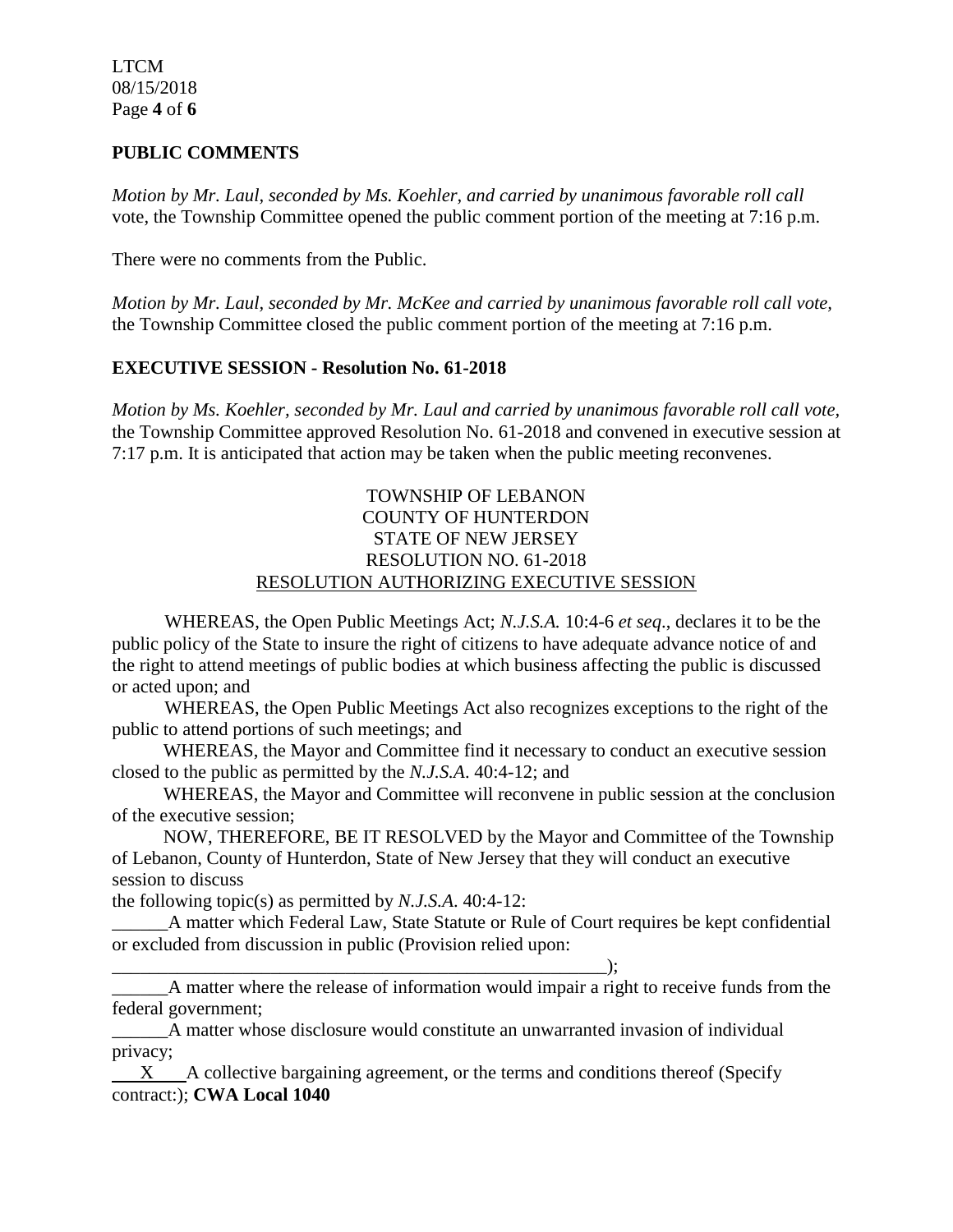### LTCM 08/15/2018 Page **5** of **6**

 A matter involving the purpose, lease or acquisition of real property with public funds, the setting of bank rates or investment of public funds where it could adversely affect the public interest if discussion of such matters were disclosed; Real Estate Acquisitions –

Tactics and techniques utilized in protecting the safety and property of the public provided that their disclosure could impair such protection;

\_\_\_\_\_\_Investigations of violations or possible violations of the law;

 Pending or anticipated litigation or contract negotiation in which the public body is or may become a party; (The general nature of the litigation or contract negotiations is

 Professional Service Contracts\_\_\_\_\_\_. The public disclosure of such information at this time would have a potentially negative impact on the municipality's position in the litigation or negotiation; therefore this information will be withheld until such time as the matter is concluded or the potential for negative impact no longer exists.

 Matters falling within the attorney-client privilege, to the extent that confidentiality is required in order for the attorney to exercise his or her ethical duties as a lawyer; (The general nature of the matter is:  $OR$  the public disclosure of such information at this time would have a potentially negative impact on the municipality's position with respect to the matter being discussed; therefore this information will be withheld until such time as the matter is concluded or the potential for negative impact no longer exists.*)*;

 Matters involving the employment, appointment, termination of employment, terms and conditions of employment, evaluation of the performance, promotion or disciplining of any specific prospective or current public officer or employee of the public body, where all individual employees or appointees whose rights could be adversely affected have not requested in writing that the matter(s) be discussed at a public meeting; (The employee(s) and/or general nature of discussion is: Union Contractthe public disclosure of such information at this time would violate the employee(s) privacy rights; therefore this information will be withheld until such time as the matter is concluded or the threat to privacy rights no longer exists.;

Deliberation occurring after a public hearing that may result in the imposition of a specific civil penalty or loss of a license or permit;

BE IT FURTHER RESOLVED that the Mayor and Committee hereby declare that their discussion of the subject(s) identified above may be made public at a time when the Township Attorney advises them that the disclosure of the discussion will not detrimentally affect any right, interest or duty of the Township or any other entity with respect to said discussion. BE IT FURTHER RESOLVED that the Mayor and Committee, for the reasons set forth above, hereby declare that the public is excluded from the portion of the meeting during which the above discussion shall take place.

Public Meeting reconvened at 8:08 p.m.

*Motion by Mr. Laul, seconded by Mr. McKee and carried by unanimous favorable roll call vote,*  the Township Committee authorized Gebhardt & Keifer to perform services outside of the scope of the Retainer Contract in order to support the Collective Bargaining Agreement with the CWA.